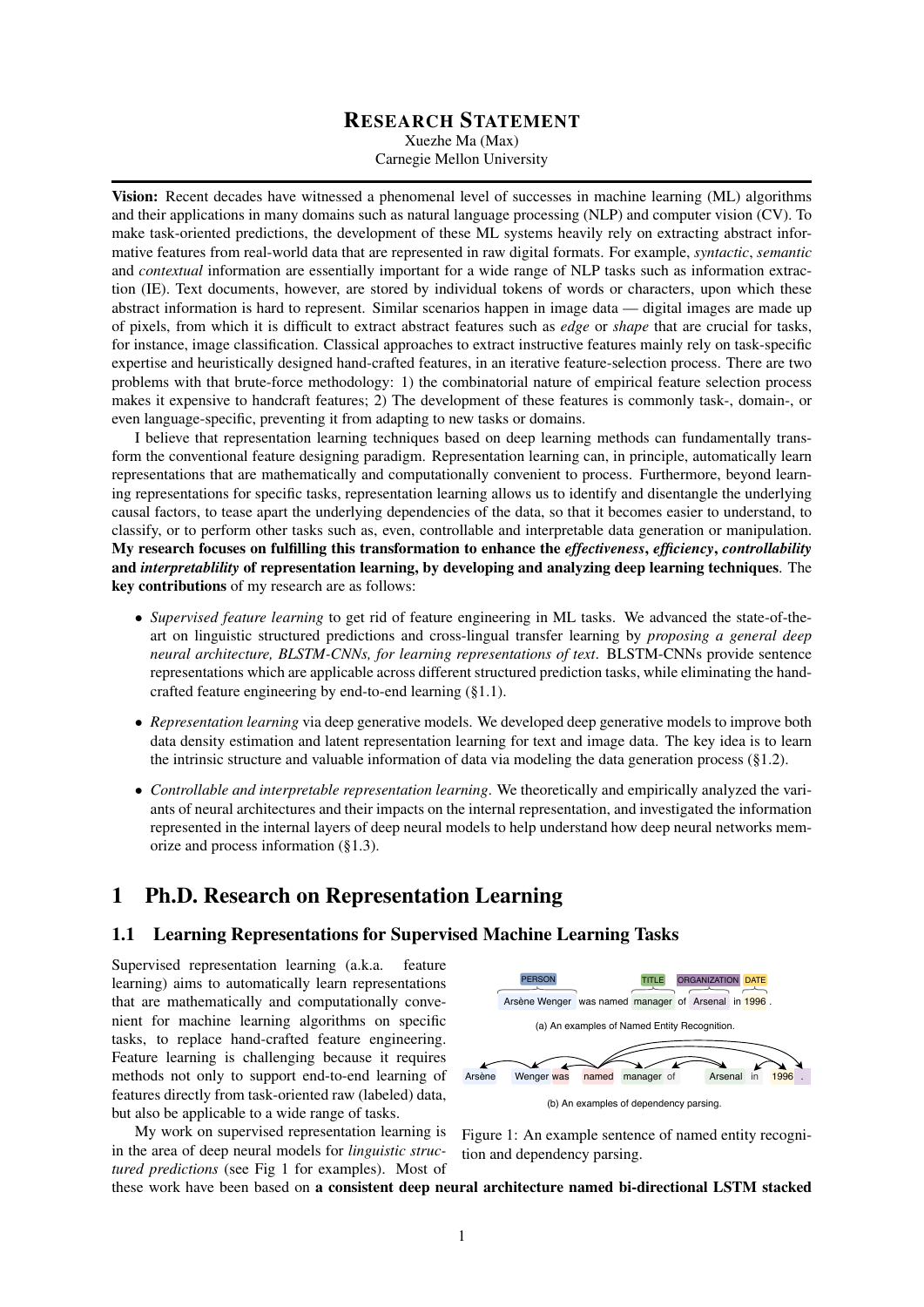with Convolutional neural networks (BLSTM-CNNs) that I introduced in [6] for encoding input sentences. BLSTM-CNNs is capable of capturing both character-level and word-level contextual information. Moreover, BLSTM-CNNs provide sentence representations that are applicable across different structured prediction tasks, while supporting the kind of end-to-end learning, saving us from hand-crafted feature engineering. By stacking different structured decoding layers on top of BLSTM-CNNs, we proposed deep neural models for linguistic structured prediction tasks including sequence labeling (BLSTM-CNNs-CRF) [6], graph-based dependency parsing (NeuroMST Parser) [7] and transition-based dependency parsing (Stack-Pointer Parser) [8]. We were excited to see these BLSTM-CNNs based models have been used as standard benchmark approaches for different linguistic structured prediction tasks across a wide variety of languages, and still remain at or near the state of the art. We also found that BLSTM-CNNs improve cross-lingual transferability for dependency parsing under zero-shot setting [1].

### 1.2 Learning Representations from/for Data Generation

What I cannot create, I do not understand.

#### *Richard P. Feynman*

Unlike supervised feature learning that learns representations for specific ML tasks, general-purpose representation learning aims to learn representations that help understand the intrinsic structures and valuable information of data that benefit various tasks and objectives. I believe that learning informative representations from data goes hand-in-hand with learning to generate the data themselves — the kinds of inductive bias imposed by a demand for generating data are often precisely those that encourage effective/informative representation learning. Generative models hold the promise to provide AI systems with a framework for all the many different intuitive concepts they need to understand, giving them the ability to reason about these concepts in the face of uncertainty. My research on this direction has focused on pushing the frontier of both generative models and representation learning *learning representations from and for data generation*.

Enhancing capability and efficiency of generative flows for data generation: developing expressive flow architectures to improve the performance of density estimation on complex data and to accelerate generation process.

*Generative flows* typically warp a simple distribution into a complex one by mapping points from the simple distribution to the complex data distribution through a chain of invertible transformations (see Fig. 2). I proposed MACOW [9], a novel architecture of invertible transformations which leverages masked convolutional neural networks, for image generation. MACOW enjoys the merits of stable training, efficient sampling and state-of-the-art performance of density estimation on multiple benchmarks of image generation. The resulting model reduces the time complexity of image generation significantly from quadratic (( $h \times w$ )) to linear ( $O(h)$  or  $O(w)$ ) with h

and  $w$  being the height and wide of the input image.

supervised image classification and unsupervised image clustering.



Figure 2: Diagram of generative flow.

Learning latent representation via variational auto-encoding: designing regularization methods for variational auto-encoders (VAEs) to leverage inductive bias in learned latent spaces. My work aimed to make the latent space in VAEs contain meaningful and desired information. I proposed *mutual posterior-divergence regularization* [10], a novel regularization that is able to control the geometry of the latent space to accomplish meaningful representation learning. This regularization technique turns out to be useful to tackle the *posterior collapse* issue in VAEs, and capable of learning meaningful latent representations. Experimentally, we showed that the learned latent representations can be directly applied to subsequent tasks such as image reconstruction,

Learning complex latent representation using generative flows: utilizing generative flows to learn expressive latent representations. Previous work focused on learning compressed (low-dimensional) latent representations from data. My recent work introduced FlowSeq, a model that incorporates generative flows in variational auto-encoding, to learn complex (high-dimensional) expressive latent representations for nonautoregressive sequence generation [11]. Empowered by the capability of generative flows in modeling complex distributions, we were excited to see FlowSeq can learn expressive latent representations which is capable of decoupling the dependencies between tokens in the target sequence, yielding effective and efficient nonautoregressive sequence generation. More importantly, the intrinsically modularized nature of FlowSeq opens up a whole new bag of possibilities of learning multilingual representations shared across different languages.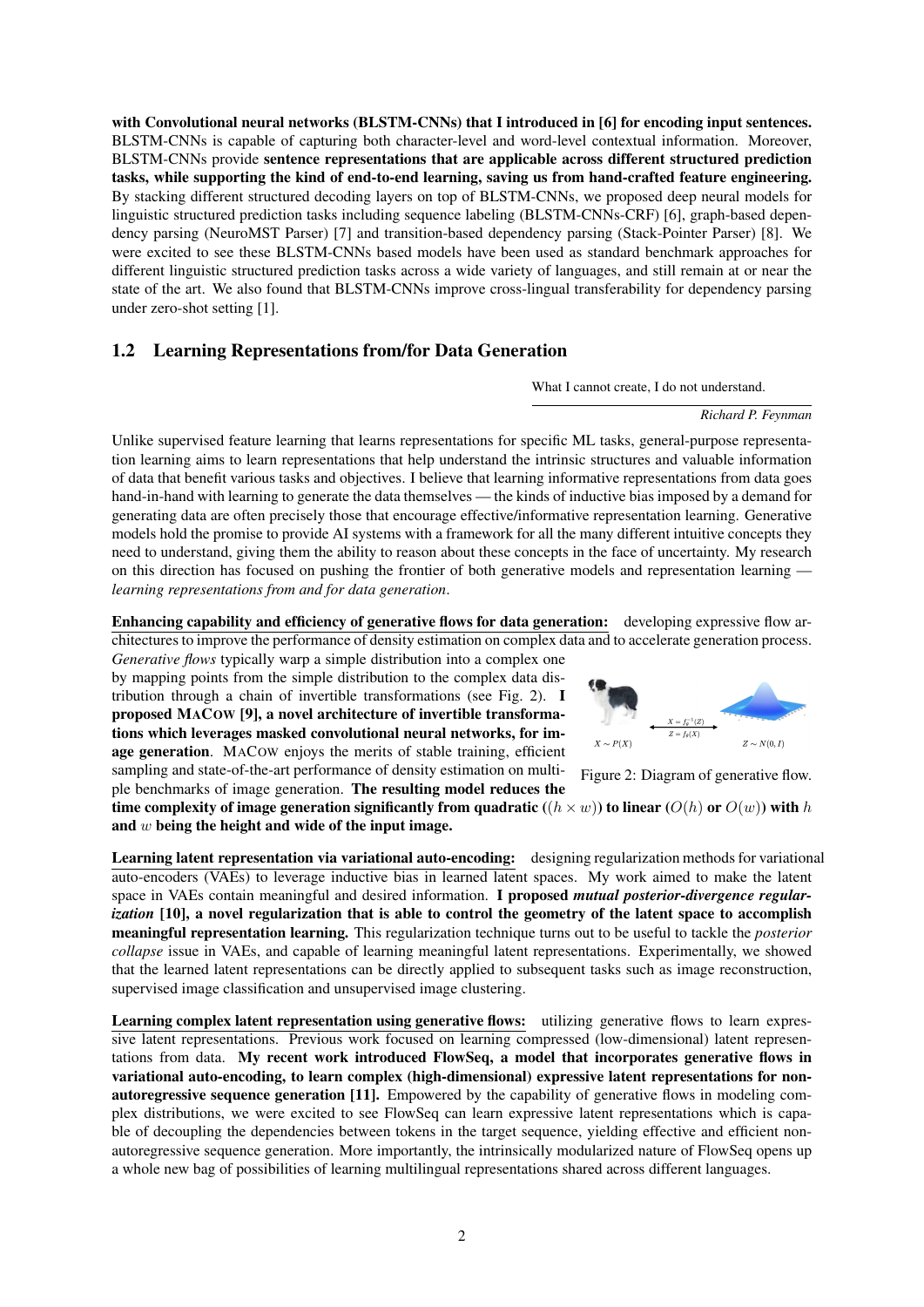### 1.3 Learning Interpretable and Controllable Representations

The end-to-end training paradigm in deep neural models simplifies the feature engineering process while giving the model flexibility to optimize for the desired task. This, however, often comes at the expense of model interpretability, making it difficult to understand the role of its different components. Such deep neural models are sometimes perceived as "black-box", hindering research efforts and limiting their utility to society.

My work on interpretability has focused on three directions — (i) understanding how deep neural networks (DNNs) memorize and process information by investigating the internal representations learned by DNNs; ii) Theoretically and empirically analyzing the variants of neural architectures and their impacts on the internal representations; (iii) Learning controllable and effective representations by developing better neural architectures that optimizes the model interpretability.

Analyzing the impact of Dropout theoretically and empirically: My first work in this area theoretically investigated the impact of Dropout, a commonly used method to reduce over-fitting, on the training and inference phases of deep neural networks. We formally studied the inference gap of dropout, and introduced the notion of (approximate) expectation-linearity to measure and characterize this gap [5]. In particular, the proposed measure of the inference gap can be used to regularize the standard dropout training objective, consistently leading to improved performance on multiple benchmark datasets.

Investigating the internal representations of neural parsers: One part of my Ph.D dissertation empirically explored the linguistic information represented in the internal representations in different neural dependency parsing models [4], using the method of utilizing supervised learning tasks to probe the internal representations in end-to-end models [2]. I proposed three groups of experiments to investigate the information flow in deep neural models, i.e. how the various types of information are processed and propagated across different layers.

## 2 Future Directions

Two broad themes run through the work I have outlined above: representation learning as a class of techniques for machine learning, and representation learning as an explanatory device for understanding and controlling learned models. I believe that the learning techniques of controllability and interpretability are closely related to and mutually enhance the methodologies that encourage effective and robust generalization. Moving forward, I will continue working along the previously mentioned themes and also branch out to explore problems related to controllable and interpretable representation learning and its applications.

Advancing supervised representation learning for core NLP tasks: Supervised representation learning techniques have led to a number of impressive empirical successes on ML, NLP and CV. Recent works that exploit self-supervised pre-training models, followed by fine-tuning on specific task annotations, kept pushing the stateof-the-art performance on a wide range of NLP and CV tasks. Of course, there are still plenty of unsolved problems involving supervised representation learning! I'm especially interested in continuing to explore the supervised representation learning, probably equipped with pre-training models, on core NLP tasks involving linguistic structured inference procedures such as syntactic and semantic parsing, co-reference resolution and language generation. In particular, I want to study how to capture linguistically interpretable representations and how to use them to enhance core NLP tasks, by combining representation learning technologies such as self-supervised pre-training and computational linguistic theories in linguistic structure learning and inference procedures.

Learning Mathematically Interpretable Interlingual Representations: Previous work on encoding texts from different languages into shared interlingual representations is commonly achieved by parameter sharing and lexical overlap [3]. However, the learned interlingual representation is not entirely language-independent and can only capture shallow semantic information. In addition, these interlingual representations are highly unexplainable, and the success of applying them to NLP tasks often relies on the heuristic empirical results. I believe one promising direction in the next 5 to 10 years is to learn interpretable interlingual representations that capture globally language-independent semantic meaning of texts. In my future research, I want to explore the possibilities of utilizing the intrinsically modularized nature and shared common prior space to learn universal interlingual representations. Furthermore, I hope to exploit the interlingual representation as an intermediate to enhance a broad range of computational approaches to multilingual NLP, in particular for resource-limited languages. In addition, since the prior space in FlowSeq [11] is a well-defined mathematical space, we attempt